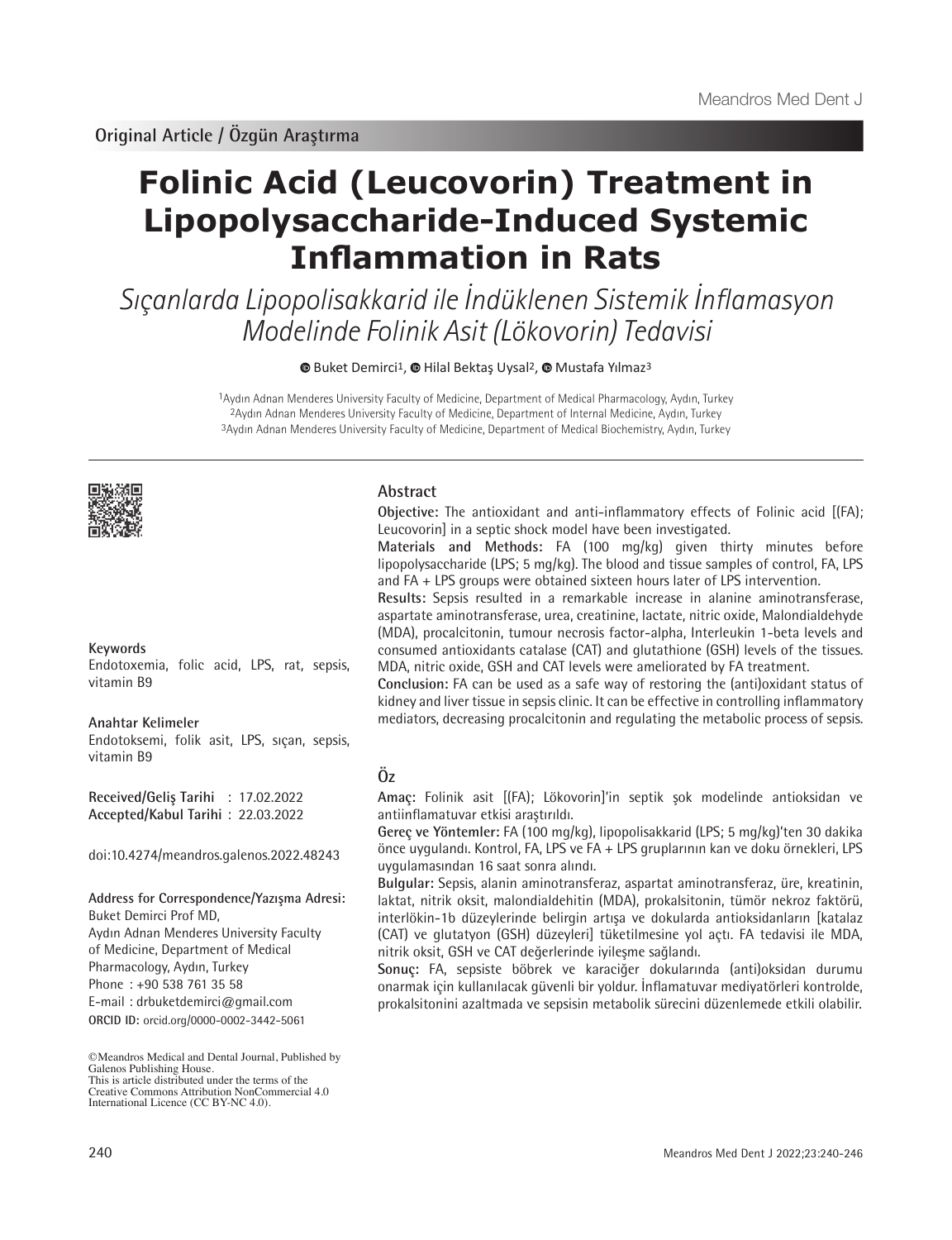A life-threatening organ dysfunction, sepsis, is accompanied by metabolic disturbances (1). Massive cytokine release, oxidant stress and mitochondrial dysfunction can be counted as some of the underlying mechanisms of overwhelming inflammatory response in sepsis (2,3). Fluid administration strategies, metabolic and bioenergetic reformation routes, inflammatory pathway modulations and antibiotics might be used as some of the therapeutic approaches of the disease control but still, further investigations for the treatment are needed (4). Considering that, patients are highly vulnerable to iatrogenic complications (4); the right medication and cotreatments should be chosen in the safest doses in intensive care units.

Folic acid [(FA); Vitamin B9] cannot synthesize in mammalian cells, it must be obtained entirely from dietary sources (5). It is given to pregnant women to prevent neural tube defects (6), for the treatment of megaloblastic anemia (7) and alcoholassociated vitamin deficiencies (8). During the medical treatment of methotrexate, aminopterin, pyrmethamine and trimethoprim, it can be given as folinic acid supplementation to restore the folate metabolism (5). The importance of folate in metabolic syndrome has been shown that its deficiency results in hyperhomocysteinemia, increased blood pressure and insulin resistance in spontaneously hypertensive rats (9). A recent study has also suggested that FA might contribute to the control of inflammation by controlling monocytes' recruitment to the inflamed tissues (10).

In the intensive care unit, many nutritious solutions are given altogether to patients, they include many vitamins in different amounts to support the metabolisms' requirement; but so far, the treated power of only one of the vitamins has not been revealed properly. This point has drawn our attention and previously, we have already published that dexpanthenol (Vitamin B5) is highly effective on lipopolysaccharide (LPS)-induced endotoxic shock model (11). Therefore, we have continued our research with another vitamin-drug, FA to evaluate its safety and efficacy on the hepatic and kidney tissue injuries of endotoxemia.

# **Materials and Methods**

# **Animals and Experimental Procedures**

Male Wistar rats, 12-15 weeks old, were gathered from Aydın Adnan Menderes University Laboratory of Experimental Animals, and the experiments were applied after the approval of Animal Local Ethics Committee of Adnan Menderes University (decision number: 33, date: 25.02.2016). All animal care and experimental procedures were in accordance with the NIH Guide for Care and Use of Laboratory Animals.

Thirty-two rats were randomly assigned into four groups of eight animals each. A single intraperitoneal (i.p.) injection of saline solution was given to the rats as a control group. A single i.p. injection of LPS (5 mg kg-1 in 1 mL of saline; *Escherichia coli* 055: B5, Sigma-Aldrich L-2880, Interlab, İstanbul, Turkey) was administered to the rats to produce the animal model of sepsis (LPS group). To see the safety of FA (100 mg/kg; folinic acid, Calcium Folinate DBL, Hospira UK Limited, Warwickshire, UK), it has been given to the healthy rats as a third group. Thirty minutes before LPS (5 mg  $kg<sup>-1</sup>$  in 1 mL of saline) injection of the left side, 100 mg per kg FA was administered via i.p. injection to the abdomen at the right region (3,11) as a treatment group (FA + LPS group).

Sixteen hours after all interventions, blood samples of the four groups were obtained by a cardiac puncture under the anaesthesia of Ketamine (50 mg/ kg) and Xylazine (5 mg/kg). Blood was centrifuged (1000 X g for 10 minutes) and serum were separated and stored with the tissues at -80 °C.

# **Blood Analyses**

A spectrophotometric auto-analyzer (Architect C 8000, Abbott, IL, USA) was used for the assessment of serum urea, creatine, lactate, aspartate aminotransferase (AST) and alanine aminotransferase (ALT) levels. Lipid peroxidation was specified by malondialdehyde (MDA) production (12). Nitric oxide (NO; nitrite + nitrate) was assessed using a method of cadmium-reduction (13). By the Beutler method, tissue total glutathione (GSH) level was determined (14). The Aebi method was used to measure the activity of catalase (CAT) (15). The reduction rate of peroxide  $(H_2O_2)$  was accounted for 30 seconds at 240 nm wavelength.

Tumour necrosis factor-alpha (TNF-alpha; Fine Test Rat TNF-alpha ELISA kit ER1094); procalcitonin (PCT;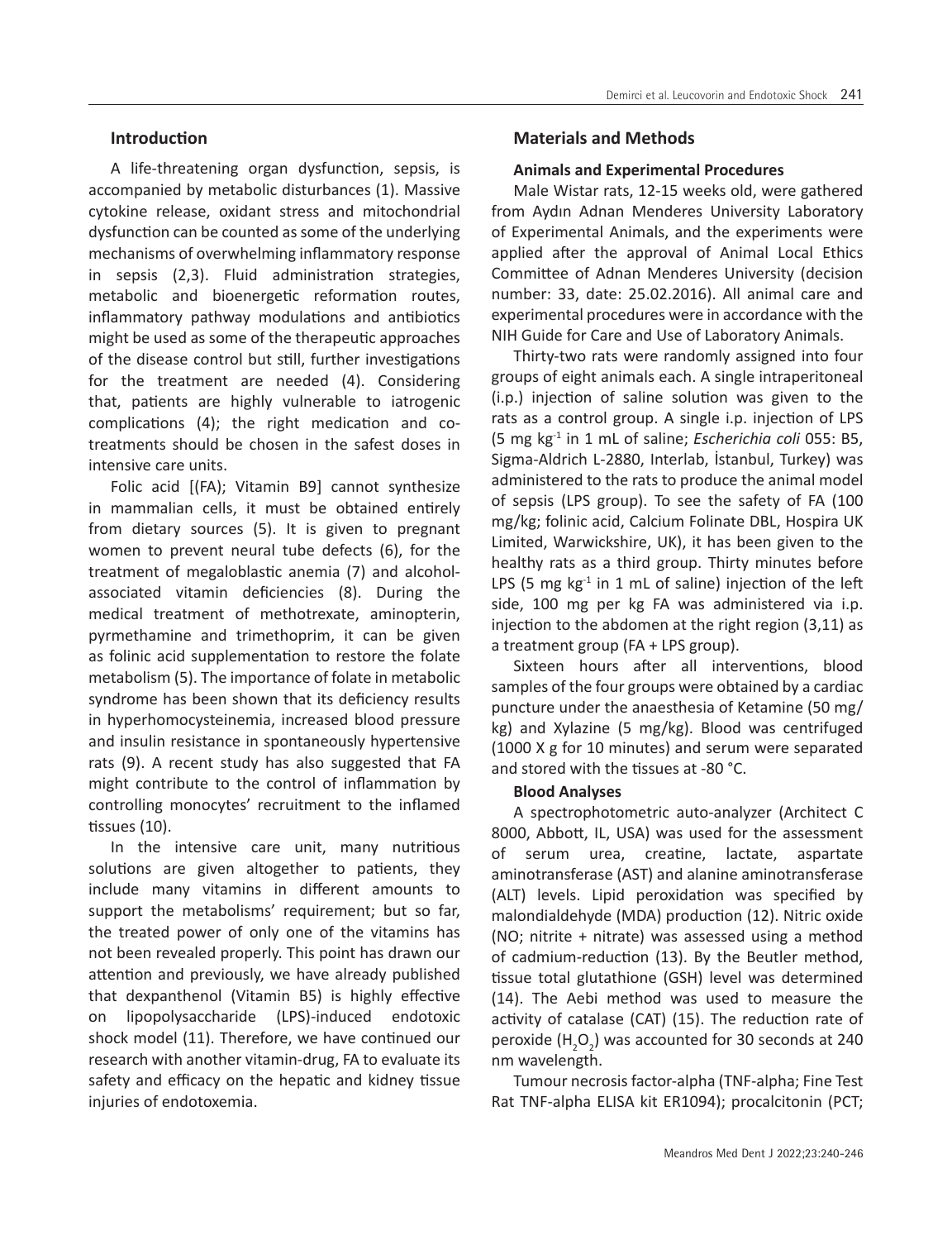Fine Test Rat PCT ELISA kit ER1235); Interleukin 1-beta (IL-1b; Fine Test Rat IL-1 beta ELISA kit ER1094) were purchased from Fine Wuhan Biological Technology, China. Test results of serum were accounted via ELISA plate reader (BioTek Inc., ELX800, USA) using standard curve at 450 nm. The boundary of detections used for either PCT or TNF-alpha was 9.37 pg/mL, and for IL1-b was 18.75 pg/mL. The intra-assay and inter-assay variation coefficients were 8% and 10%, respectively. 15.6-1000 pg/mL assay range was used for both PCT and TNF-alpha. Additionally, 31.25-2000 pg/mL for IL-1b was used. Process was carried through the producer instructions.

## **Tissue Analyses**

After weighting the liver and kidney samples, they were homogenized and centrifuged at 20,000 g for 15 minutes, and supernatant was collected and stored at -80 °C for detection of NO, MDA, GSH, and CAT activity levels (in 7.4 pH, 50 mM phosphate buffer saline).

By Ohkowa method, lipid peroxidation (for MDA production) has been assessed in tissues (12). With thiobarbituric acid generation, MDA forms a compound which may be detected at 532 nm absorbance measurement. The levels of absorbance were accounted by a spectrophotometer. As a standard, 1.1'.3.32' tetraethoxy propane was utilized and the results were stated as micromol/mg protein.

For the assessment of NO a modification of the cadmium-reduction method of Navarro-Gonzalves et al. (13) was used. In this method, nitrite production was assessed via sulfanilamide diazotization and coupling with naphthyl ethylenediamine. The specimens were examined via spectrophotometric microplate device (ELX800, BioTek Instruments, Vermont, USA) and automatically measured according to  $KNO<sub>3</sub>$  normal curve and the outcomes were stated as micromol/mg protein.

The reduction rate of  $H_2O_2$  was followed at 240 nm for 30 seconds at room temperature for CAT activity in tissue by the method of Stankova et al. (15). Beutler method was used for GSH assesment (14). At 412 nm the absorbance levels were surveyed via a spectrophotometer model of Shimadzu UV-160. By standard aqueous solutions GSH levels were measured.

## **Statistical Analysis**

The results of the disease group (LPS) were compared with the control. Also, to make sure of FA safety, we compared this group with control. Then, we evaluated the treatment power of FA in the disease group. A non-parametric Mann-Whitney U test was used to assess biochemical parameters and a percent rate for the clinical approach. Results were expressed as mean ± SEM and p<0.05 was statistically significant.

# **Results**

## **Blood Results**

Blood markers of control animals were not affected by alone FA treatment (p>0.05; Table 1); but, they have been elevated 3 to 4 fold in LPS group, except CAT level which has a 63.95% declined (p<0.001; Table 1).

FA treatment has significantly restored the liver function (AST and ALT) and kidney function tests (creatinine, urea), and declined the lactate levels. Additionally, PCT and nitrite/nitrate levels increased in LPS group. Oxidant MDA levels were reduced and antioxidant CAT levels were partially renovated by FA treatment (Table 1).

Each TNF-alpha and IL-1b levels were increased about three times with the LPS administration (p<0.001; Table 1). TNF-alpha level of FA + LPS treatment group was only increased 32% and IL-1b increment was only 16% in this group.

## **Tissue Oxidant/Antioxidant Levels**

By LPS intervention MDA and NO levels were increased in tissues of liver and GSH and CAT results were diminished. Meanwhile, NO and MDA levels were improved statistically significant. Furthermore, CAT and GSH levels were increased by FA therapy (p<0.001; Table 2).

In the kidney tissue, MDA and NO levels were increased after LPS intervention while the CAT and GSH levels highly reduced. With the help of FA treatment, MDA level was completely restored; NO, GSH, CAT tissue levels were significantly restored (p<0.001; Table 3).

## **Discussion**

The possible benefit of FA supplementation might reduce the disease severity. Liver and kidney functions, (anti)oxidant and cytokine pathways, lactate and PCT were evaluated with regard to this hypothesis in LPSinduced endotoxemia rat model.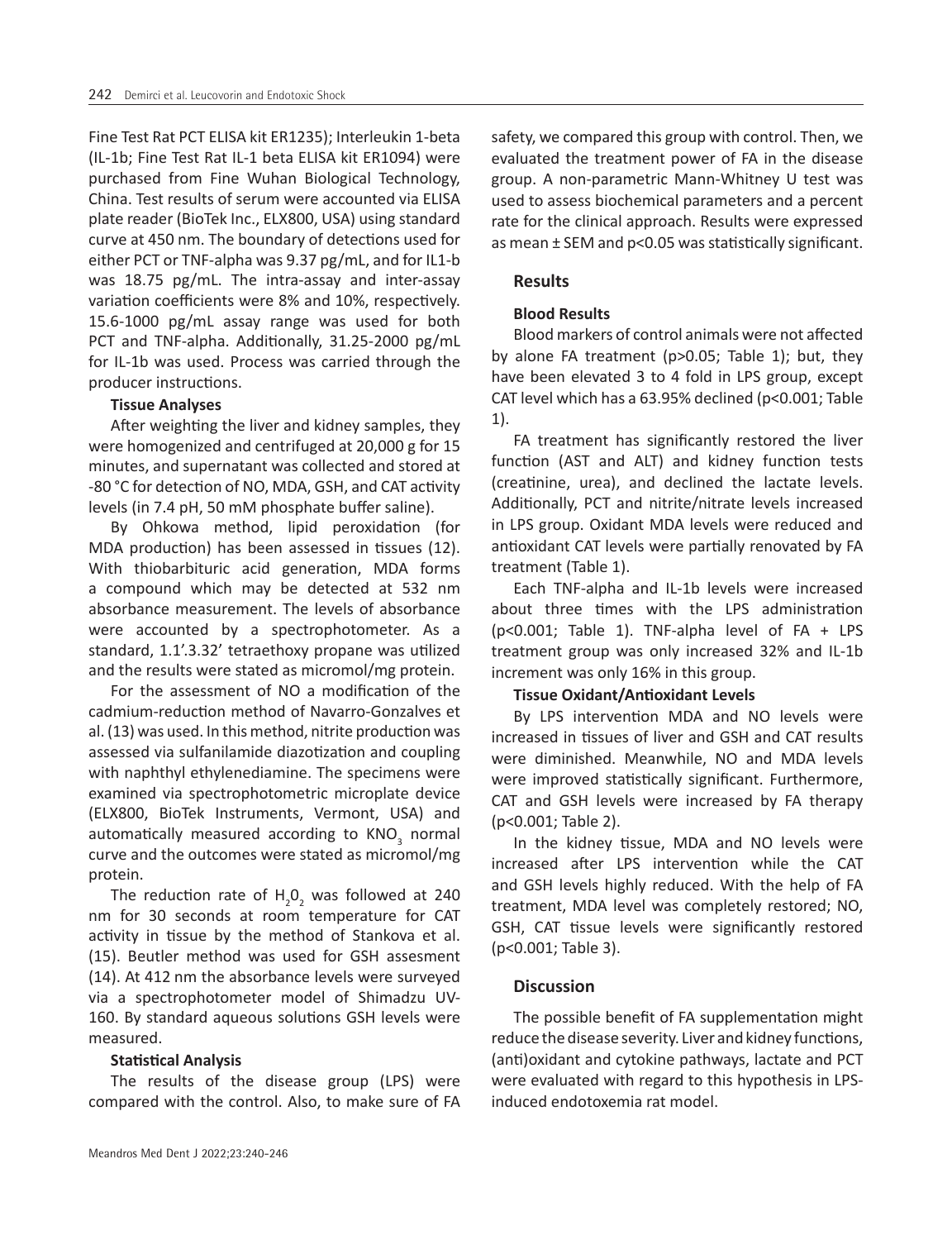|              | Table 1. Blood parameters of all experimental groups, Mean ± SEM                                                                                                                                  |                                                                                               |            |         |                                                                        |                                                 |                                                  |                                                                                             |                                                             |                                                          |                   |
|--------------|---------------------------------------------------------------------------------------------------------------------------------------------------------------------------------------------------|-----------------------------------------------------------------------------------------------|------------|---------|------------------------------------------------------------------------|-------------------------------------------------|--------------------------------------------------|---------------------------------------------------------------------------------------------|-------------------------------------------------------------|----------------------------------------------------------|-------------------|
| Group        | ALT (U/L)                                                                                                                                                                                         | AST(U/L)                                                                                      | Urea (mg/  | (mg/dL) | Creatinine Lactate (mg/<br>$\overline{\mathsf{d}}$                     | $ umol/L\rangle$<br>Nitrite +<br><b>Aftrate</b> | (µmol/L)<br><b>MDA</b>                           | (nmol/min/<br>Catalase<br>mg                                                                | Procalcitonin   TNF-a (pg/<br>(pg/ml)                       | $\overline{m}$                                           | $11 - 16$ (pg/mL) |
| Control      | 63.38±2.95                                                                                                                                                                                        | 77.13 ±2.92                                                                                   | 38.50±0.80 |         | $0.42\pm0.01$ 22.65 $\pm1.09$ 21.63 $\pm0.78$                          |                                                 |                                                  | $11.81\pm0.53$   $147.75\pm10.46$   35.25 $\pm2.94$                                         |                                                             | $ 36.53 \pm 1.00 $ 49.59 $\pm 3.10$                      |                   |
| LPS          |                                                                                                                                                                                                   | $183.50\pm 23.25$ <sup>#</sup> 241.25 $\pm 19.27$ <sup>#</sup> 105.50 $\pm 7.83$ <sup>#</sup> |            |         | $1.51\pm0.02$ <sup>#</sup>   90.39 $\pm$ 2.83 <sup>#</sup>             | $94.84 \pm 2.52$ <sup>#</sup>                   | $47.28 \pm 1.65$ # 53.25 $\pm$ 2.93 <sup>#</sup> |                                                                                             | $107.63 \pm 4.34$ $116.86 \pm 7.20$ $140.19 \pm 11.15$ $15$ |                                                          |                   |
| Folinic acid | 64.87±3.28                                                                                                                                                                                        | 77.25 ±2.78                                                                                   | 37.38±1.25 |         | $0.42\pm0.01$ 25.13 $\pm1.44$ 10.96 $\pm1.07$                          |                                                 |                                                  | 13.01±0.66   160.00±8.17   32.13±1.71                                                       |                                                             | $ 35.90 \pm 1.27 $ 44.20 $\pm$ 2.43                      |                   |
| $-1195$      | Folinic acid   89.14±6.62 <sup>+</sup>                                                                                                                                                            | $101.00 \pm 5.24$ <sup>#</sup>   44.86±4.18 <sup>#</sup>                                      |            |         | $0.57 \pm 0.05$ $\pm 30.27 \pm 1.40$ $\pm 1.22.48 \pm 1.76$ $\pm 1.76$ |                                                 |                                                  | $29.13 \pm 1.90$ <sup>##</sup> 97.43 $\pm$ 4.08 <sup>##</sup> 51.14 $\pm$ 3.69 <sup>#</sup> |                                                             | $148.32 \pm 5.26$ <sup>##</sup> 57.71±9.02 <sup>##</sup> |                   |
|              | p<0.01 p<0.001 according to control; p<0.01, p<0.001 according to LPS group. LPS: Lipopolysaccharide, ALT: Alanine transaminase, AST: Aspartate aminotransferose, SEM: Standard ernor of the mean |                                                                                               |            |         |                                                                        |                                                 |                                                  |                                                                                             |                                                             |                                                          |                   |
|              |                                                                                                                                                                                                   |                                                                                               |            |         |                                                                        |                                                 |                                                  |                                                                                             |                                                             |                                                          |                   |

Sixteen hours later of LPS intervention, serum AST, ALT, creatinine and urea levels have markedly elevated as indicative of hepatorenal damage; the animal model was successfully established. Given alone FA (100 mg/kg) in one of the groups did not show any tissue damage findings. Before exploring the beneficial effect the FA, it has been shown that this dose of FA is safe.

It has been published that folate deficiency was associated with alterations in antioxidant enzyme activities in the liver, kidney and heart (9). One of the previous study was used a forced swimming model to mimic the clinical situation of fatigue and produced oxidative stress in mice; supplementation of FA and its modified form have been found highly effective antioxidant with theirs' scavenging activity (16). As it is well known, sepsis produces many inflammatory oxidants (2,11), scavenging activity of FA molecule might result in a better serum profile of (anti)oxidant systems as we have determined both in serum and tissues.

FA has a crucial role in the generation of Methyltetrahydrofolate (5,17), which joins in methioninehomocysteine metabolism (17). Dysregulated methionine metabolism has been implicated in sepsis (1). Produced S-adenosylmethionine is highly important to the synthesis of GSH (1). Indeed, in our study, both GSH levels of liver and kidney tissues have been consumed as a marker of oxidative stress and significantly restored by FA treatment. Also, FA treatment significantly reduced both serum and tissue MDA levels in sepsis.

The imbalance between produced proinflammatory cytokines (IL-1, TNF-alpha and IL-6) and anti-inflammatory mediators of septic shock may result in organ failure (18,19). Their detection may be useful to understand the pathophysiology, severity and diagnosis of sepsis (18). The severity of sepsis is associated with NO production, in other words mitochondrial dysfunction (2,19,20). Bhattacharjee et al. (21) have been shown produced reactive oxygen species, NO and TNF-alpha increment in nicotineinduced pancreatic islet cell damage model. Given FA supplementation was able to restore oxidant mechanisms, decrease blood glucose level, increase insulin secretion, decrease pro-inflammatory mediator (NO, TNF-alpha and IL-6) levels, blunted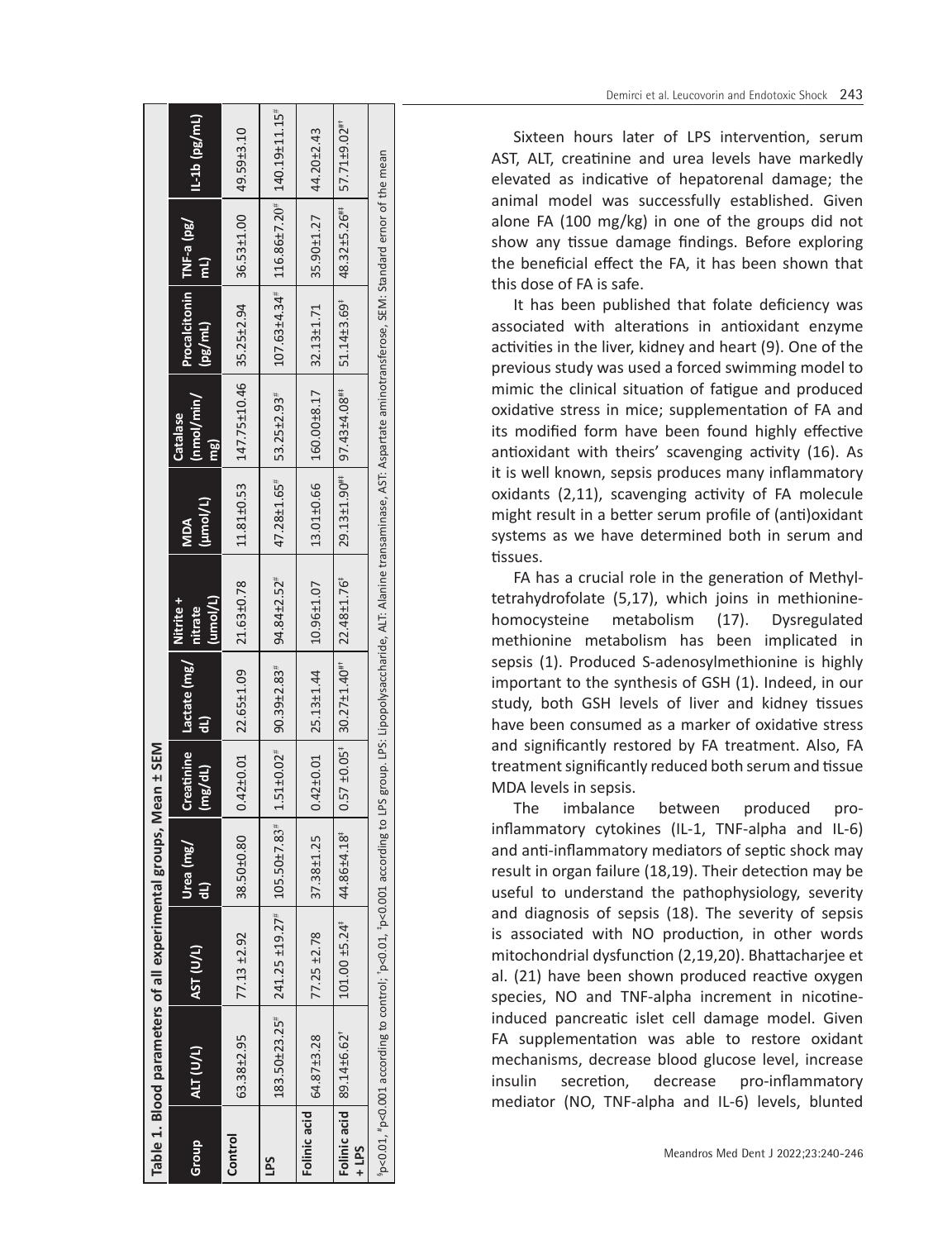| Table 2. Liver tissue levels of (anti)oxidants in all experimental groups, Mean ± SEM                                                                                                                           |                          |                               |                        |                                   |  |  |  |
|-----------------------------------------------------------------------------------------------------------------------------------------------------------------------------------------------------------------|--------------------------|-------------------------------|------------------------|-----------------------------------|--|--|--|
| Group                                                                                                                                                                                                           | MDA (umol/mg<br>protein) | NO (uM/mg<br>protein)         | GSH (uM/mg<br>protein) | Catalase (nmol/min/mg<br>protein) |  |  |  |
| Control                                                                                                                                                                                                         | $0.71 \pm 0.03$          | $25.04 \pm 2.81$              | 27.05±1.16             | 28.45±1.56                        |  |  |  |
| LPS                                                                                                                                                                                                             | $2.28 \pm 0.14$ #        | $85.51 \pm 4.08$ <sup>#</sup> | $10.84 \pm 0.73$       | $12.69 \pm 0.81$ <sup>#</sup>     |  |  |  |
| Folinic acid                                                                                                                                                                                                    | $0.84 \pm 0.06$          | $26.09 \pm 3.07$              | 28.64±1.85             | $27.83 \pm 1.70$                  |  |  |  |
| Folinic acid + LPS                                                                                                                                                                                              | $1.14\pm0.16**$          | $32.83 \pm 5.44$ <sup>#</sup> | $25.99 \pm 1.38^*$     | $29.14 \pm 3.61^*$                |  |  |  |
| *p<0.05, *p<0.01, *p<0.001 according to control; *p<0.01, *p<0.001 according to LPS group. LPS: Lipopolysaccharide GSH: Glutathione, MDA:<br>Malondialdehyde, NO: Nitric oxide, SEM: Standard ernor of the mean |                          |                               |                        |                                   |  |  |  |

| Table 3. Kidney tissue levels of (anti)oxidants in all experimental groups, Mean ± SEM                                   |                            |                       |                                              |                                    |  |  |
|--------------------------------------------------------------------------------------------------------------------------|----------------------------|-----------------------|----------------------------------------------|------------------------------------|--|--|
| Group                                                                                                                    | MDA (umol/mg<br>protein)   | NO (uM/mg<br>protein) | GSH (uM/mg<br>protein)                       | Catalase (nmol/min/<br>mg protein) |  |  |
| Control                                                                                                                  | $1.24 \pm 0.15$            | 24.80±1.07            | $15.58 \pm 1.40$                             | $20.32 \pm 1.29$                   |  |  |
| <b>LPS</b>                                                                                                               | $2.84\pm0.11$ <sup>#</sup> | $69.93 \pm 3.74$      | $4.86 \pm 0.63$                              | 7.78±0.70 <sup>#</sup>             |  |  |
| Folinic acid                                                                                                             | $1.08 \pm 0.08$            | $28.63 \pm 1.56$      | $15.23 \pm 0.77$                             | $18.58 \pm 1.25$                   |  |  |
| Folinic acid + LPS                                                                                                       | $1.14\pm0.05^*$            | $35.01 \pm 2.55^*$    | $12.64 \pm 0.94$ <sup><math>\pm</math></sup> | $12.96 \pm 1.22^*$                 |  |  |
| #p<0.001 according to control; *p<0.001 according to LPS group. LPS: Lipopolysaccharide, SEM: Standard ernor of the mean |                            |                       |                                              |                                    |  |  |

the loss of mitochondrial membrane potential and limit the excessive apoptosis (21). Additionally, it has been demonstrated that TNF-alpha, IL-1b and NO production were inhibited by FA in BV-2 microglia cells against LPS activation (22). Although we have been used another inflammation model, blood IL-1b, both tissue and serum TNF-alpha and NO levels can be restored by FA similar to these literatures. One of the recent study by Samblas et al. (10) supports our findings that they found FA is highly effective for preventing of IL-1b and TNF-alpha expression (10).

Metabolic alterations such as mitochondrial dysfunction, energy metabolism, insulin resistance and high lactate level have been found responsible for inflammation and damaging of the organs (23). FA treatment has been shown significantly lowered blood urea nitrogen and blood lactate level, increased the storage of hepatic glycogen and improved energy metabolism in fatigue syndrome (16). This paper supports our study that FA treatment lowered blood urea and lactate level in septic rats.

Mitochondrial respiratory dysfunction, swelling, and in part uncoupling of oxidative phosphorylation have been produced by LPS intervention (24) and this mitochondrial dysfunction and cellular ATP depletion may lead to organ failures and death (23). Mitochondrial functions like ATP production levels and complex I inhibition rates via NO generation could

not be evaluated in this study, but the lactate level of serum has been defined as an inflammatory metabolic marker. The follow-up of lactate levels are suggested for evolving the sepsis diagnosis (18). In sepsis, the reduced ATP generation may be compensated by the increase in the synthesis of glycolytic ATP which is accompanied by the increase in lactate generation (23). In the present study, lactate levels were nearly tripled (299% increment) and it was only stayed 33% increased with FA treatment. Actually, lactate generation is induced by TNF-alpha (23) and controlling of its increase may be helpful in reducing lactate levels. FA treatment brings additional benefits on metabolic inflammation of sepsis (23). PCT level measurement is also recommended to follow-up of sepsis clinic for determining the improvement (18). PCT has increased 205.33% in our study and shown that it is also a suitable marker for drug research in this accepted and widely used animal model (3). PCT elevation of FA treated group was dramatically prevented and it was only 45%.

Intensive care patients take many vitamins for a supplement via the intravenous route. Previously, we have published that dexpanthenol is effective to alleviate the inflammation of endotoxemia/sepsis patients (11). Consequently, we continued our hypothesis with FA to search the treatment power of vitamins on critically ill patients. FA has already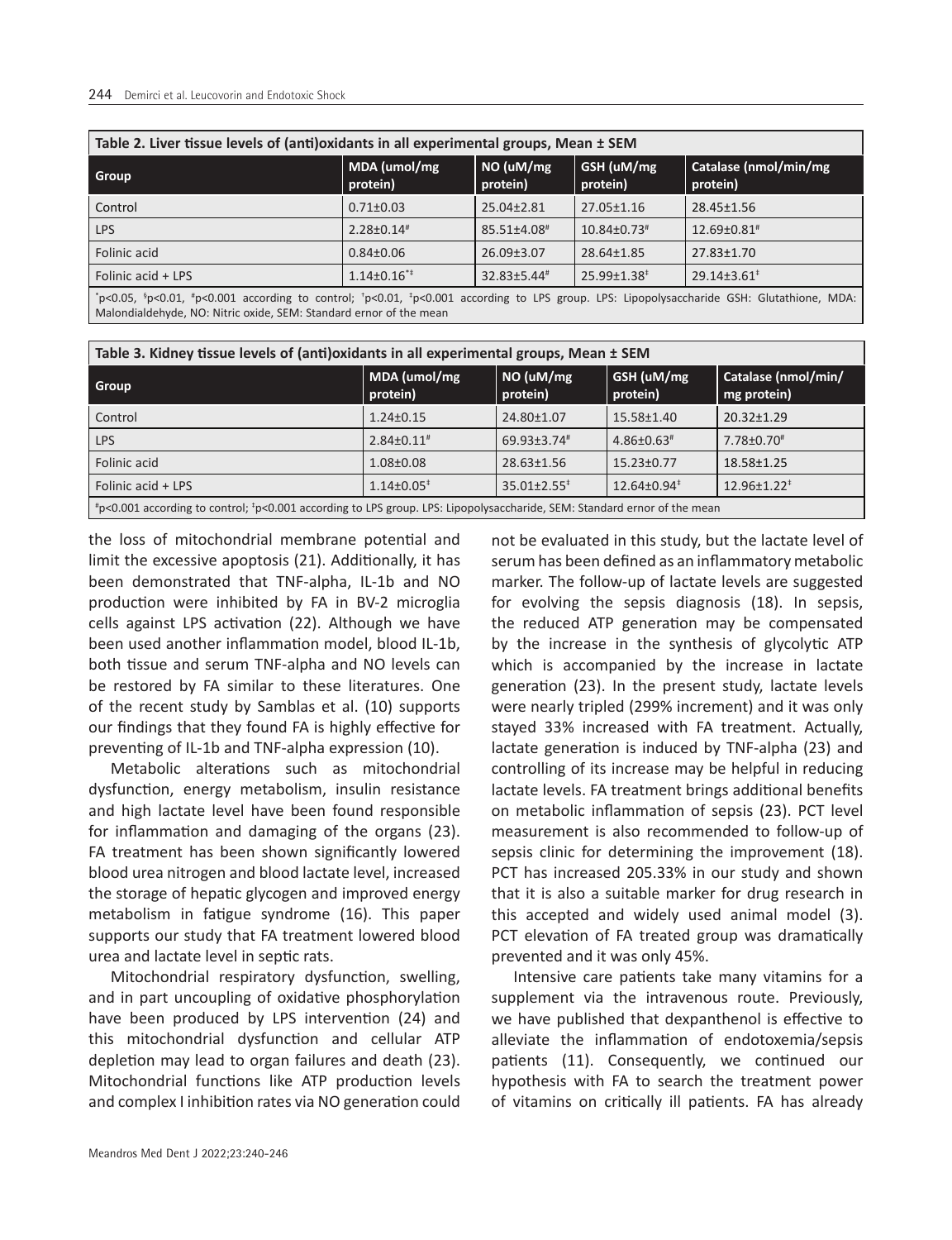been approved for several indications and is ready to use pharmaceutical formulation (ampoule) in many clinics. For just the dose adjustment, the new indication can be attributed to FA.

#### **Conclusion**

FA treatment restores kidney and liver functions which are increased by sepsis-induced organ injury at some point. It has an antioxidant power on regulation of CAT, GSH and MDA levels. Additionally, the antiinflammatory activity is revealed by level of PCT, IL-1, TNF-alpha and NO. It is also capable of ameliorating hyperlactatemia which is the important biomarker of metabolic cell stress. FA treatment has not any side effect on studied markers, hence it should be taken into account as an economical, safe and efficient adjuvant therapy in endotoksemia.

#### **Ethics**

**Ethics Committee Approval:** The experiments were applied after the approval of Animal Local Ethics Committee of Adnan Menderes University (decision number: 33, date: 25.02.2016).

**Informed Consent:** Experimental study. **Peer-review:** Externally peer-reviewed.

## **Authorship Contributions**

Animal Care: B.D., Concept: B.D., H.B.U., Design: B.D., H.B.U., Data Collection or Processing: H.B.U., M.Y., Analysis or Interpretation: B.D., H.B.U., M.Y., Literature Search: B.D., H.B.U., M.Y., Writing: B.D.

**Conflict of Interest:** No conflict of interest was declared by the authors.

**Financial Disclosure:** The authors declared that this study received no financial support.

#### **References**

- 1. Semmler A, Smulders Y, Struys E, Smith D, Moskau S, Blom H, et al. Methionine metabolism in an animal model of sepsis. Clin Chem Lab Med 2008; 46:1398-402.
- 2. Lowes DA, Webster NR, Murphy MP, Galley HF. Antioxidants that protect mitochondria reduce interleukin-6 and oxidative stress, improve mitochondrial function, and reduce biochemical markers of organ dysfunction in a rat model of acute sepsis. Br J Anaesth 2013; 110: 472-80.
- 3. Can C, Demirci B, Uysal A, Akcay YD, Kosay S. Contradictory effects of chlorpromazine on endothelial cells in a rat model of endotoxic shock in association with its actions on serum TNFalpha levels and antioxidant enzyme activities. Pharmacol Res 2003; 48: 223-30.
- 4. Perner A, Gordon AC, Angus DC, Lamontagne F, Machado F, Russell JA, et al. The intensive care medicine research agenda on septic shock. Intensive Care Med 2017; 43: 1294-305.
- 5. Ormazabal A, Casado M, Molero-Luis M, Montoya J, Rahman S, Aylett SB, et al. Can folic acid have a role in mitochondrial disorders? Drug Discov Today 2015; 20: 1349-54.
- 6. Ma R, Wang L, Jin L, Li Z, Ren A. Plasma folate levels and associated factors in women planning to become pregnant in a population with high prevalence of neural tube defects. Birth Defects Res 2017; 109: 1039-47.
- 7. Yadav MK, Manoli NM, Madhunapantula SV. Comparative assessment of vitamin-B12, folic acid and homocysteine levels in relation to p53 expression in megaloblastic anemia. PLoS One 2016; 11: e0164559.
- 8. Flannery AH, Adkins DA, Cook AM. Unpeeling the evidence for the banana bag: Evidence-based recommendations for the management of alcohol-associated vitamin and electrolyte deficiencies in the ICU. Crit Care Med 2016; 44: 1545-52.
- 9. Pravenec M, Kozich V, Krijit J, Sokolova J, Zidek V, Landa V, et al. Folate deficiency is associated with oxidative stress, increased blood pressure, and insulin resistance in spontaneously hypertensive rats. Am J Hypertens 2013; 26: 135-40.
- 10. Samblas M, Martinez JA, Milagro F. Folic asid improves the inflammatory response in LPS-activated THP-1 macrophages. Mediators Inflamm 2018; 2018: 1312626.
- 11. Demirci B, Yilmaz M, Uysal HB. Protective effect of dexpanthenol (Vitamin B5) in a rat model of LPS-induced endotoxic shock. Turk J Biochem 2018; 43: 632-7.
- 12. Ohkawa H, Ohishi N, Yagi K. Assay for lipid peroxides in animal tissues by thiobarbituric acid reaction. Anal Biochem 1979; 95: 351-8.
- 13. Navarro-Gonzalvez JA, Garcia-Benayas C, Arenas J. Semiautomated measurement of nitrate in biological fluids. Clin Chem 1998; 44: 679-81.
- 14. Beutler E, Duron O, Kelly BM. Improved method for the determination of blood glutathione. J Lab Clin Med 1963; 61: 882-8.
- 15. Stankova L, Bigley R, Wyss SR, Aebi H. Catalase and dehydroascorbate reductase in human polymorphonuclear leukocytes (PMN): possible functional relationship. Experientia 1979; 35: 852-3.
- 16. Qin L, Wang W, You S, Dong J, Zhou Y, Wang J. In vitro antioxidant activity and in vivo antifatigue effect of layered double hydroxide nanoparticles as delivery vehicles for folic acid. Int J Nanomedicine 2014; 9: 5701-10.
- 17. van der Molen EF, van den Heuvel LP, te Poele Pothoff MT, Monnens IA, Eskes TK, Blom HJ. The effect of folic acid on the homocysteine metabolism in human umbilical vein endothelial cells (HUVECs). Eur J Clin Invest 1996; 26: 304-9.
- 18. Taeb AM, Hooper MH, Marik PE. Sepsis: Current definition, pathophysiology, diagnosis, and management. Nutr Clin Pract 2017; 32: 296-308.